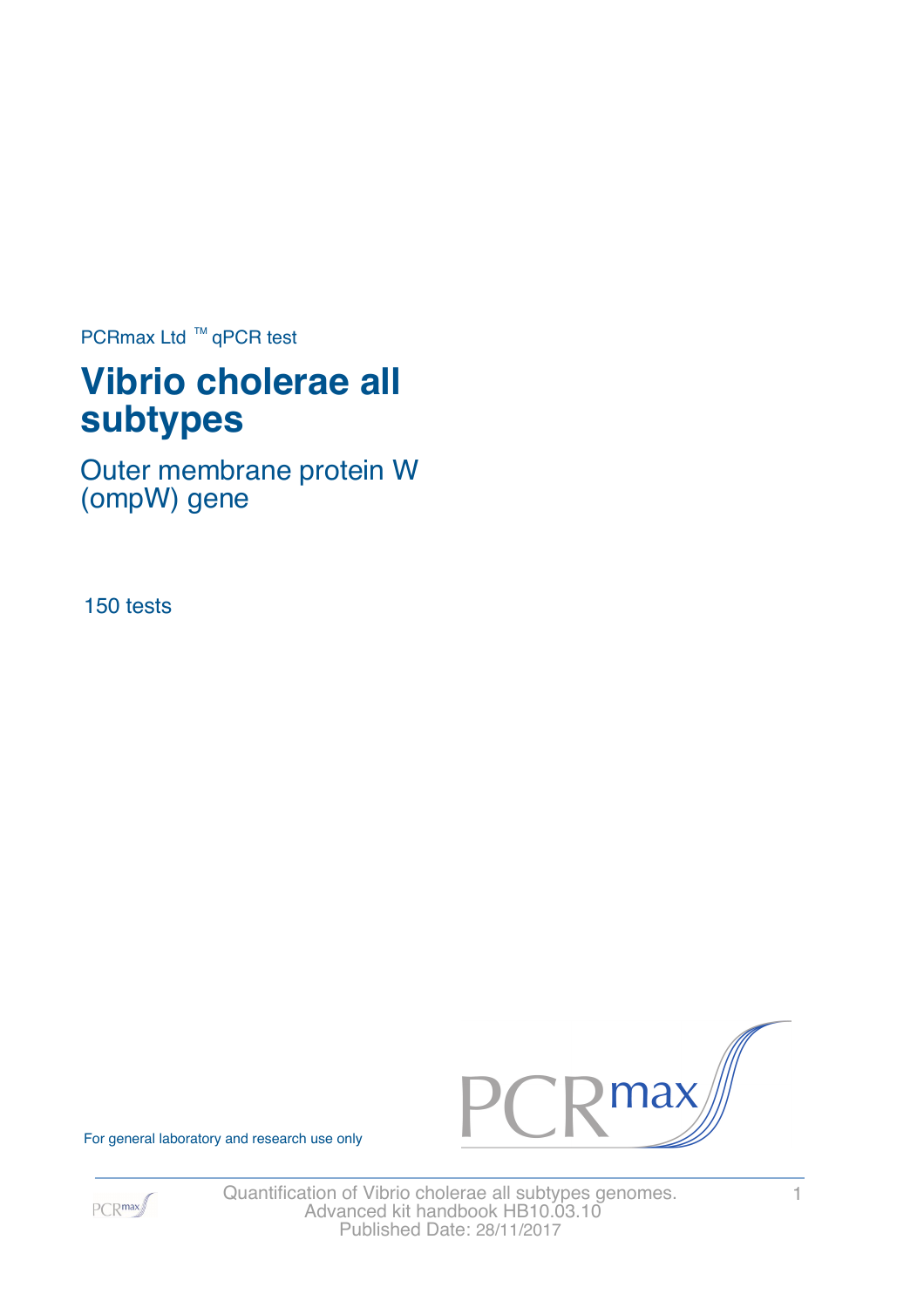## Introduction to Vibrio cholerae all subtypes

V. cholerae is a "comma" shaped Gram negative bacteria with a single polar flagella. There are numerous strains of V. cholerae, some of which are pathogenic and some of which are not. The complete genome consists of two chromosomes in a circular confirmation. Chromosome 1 is 2.9 Mb long with 2,770 open reading frames (ORfs) and chromosome 2 is 1 Mb long with 1,115 ORFs. Pathogenic V. cholerae contains a genomic pathogenicity island and is lysogenized with phage DNA, also adding to the pathogenicity of the organism.

Transmission to humans occurs through the process of ingesting contaminated food or, most commonly, water as it thrives in surface water. On ingestion the bacteria become associated with the villi of the small intestine. There they produce cholera toxin, an enterotoxin that leads to fluid secretion by the mucosal epithelial lining of the small intestine, which is responsible for the characteristic massive diarrhoea of the disease.

In its most severe forms, cholera is one of the most rapidly fatal illnesses known, and a healthy person may become hypotensive within an hour of the onset of symptoms; infected patients may die within three hours if treatment is not provided. In a common scenario, the disease progresses from the first liquid stool to shock in 4 to 12 hours, with death following in 18 hours to several days without rehydration treatment.

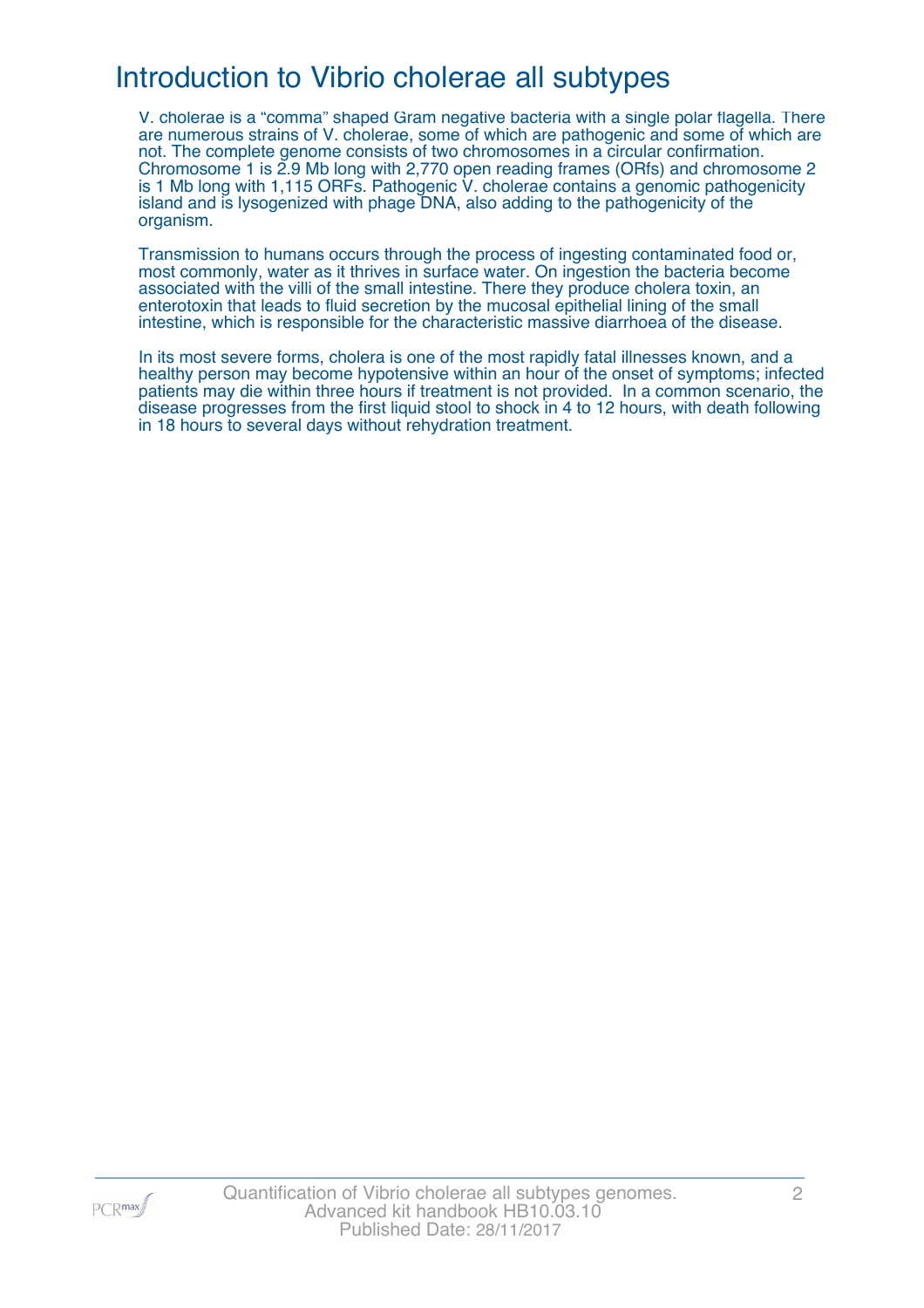

The PCR Max qPCR Kit for Vibrio cholerae all subtypes (V.cholerae\_subsp) genomes is designed for the in vitro quantification of V.cholerae\_subsp genomes. The kit is designed to have the broadest detection profile possible whilst remaining specific to the V. cholerae\_subsp genome.

The primers and probe sequences in this kit have 100% homology with a broad range of V.cholerae subsp sequences based on a comprehensive bioinformatics analysis.

Our kit for V.cholerae\_subsp cluster has been designed for the specific and exclusive in vitro quantification of all Vibrio cholerae subtypes including pathogenic and nonpathogenic strains. The primers and probe sequences in this kit have 100% homology with a broad range of clinically relevant reference sequences based on a comprehensive bioinformatics analysis.

If you require further information, or have a specific question about the detection profile of this kit then please send an e.mail to CPtechsupport@coleparmer.com and our bioinformatics team will answer your question.

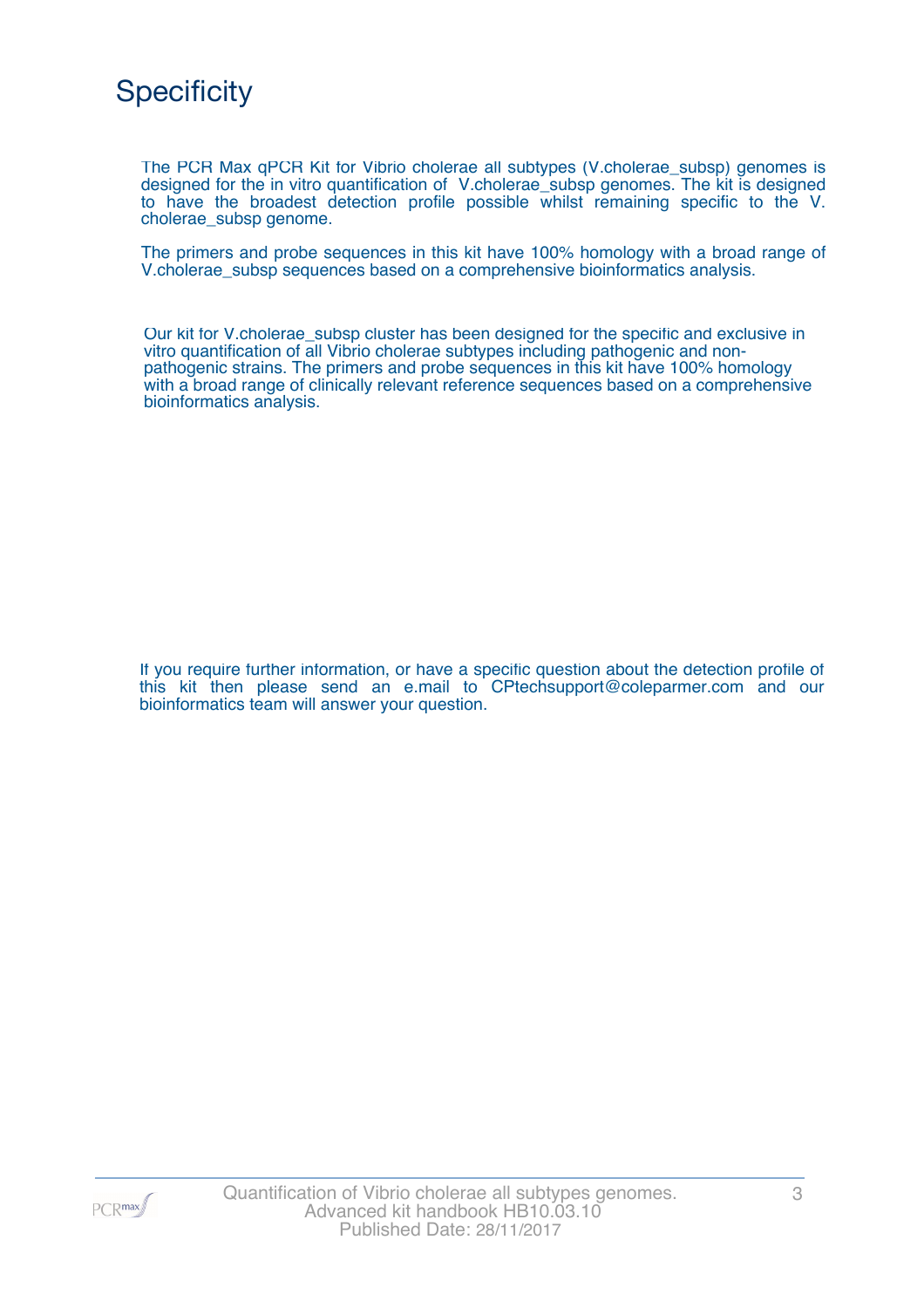### Kit contents

- **V.cholerae\_subsp specific primer/probe mix (150 reactions BROWN)** FAM labelled
- **V.cholerae\_subsp positive control template (for Standard curve RED)**
- **Internal extraction control primer/probe mix (150 reactions BROWN)** VIC labelled as standard
- **Internal extraction control DNA (150 reactions BLUE)**
- **Endogenous control primer/probe mix (150 reactions BROWN)** FAM labelled
- **RNase/DNase free water (WHITE)** for resuspension of primer/probe mixes
- **Template preparation buffer (YELLOW)** for resuspension of and internal extraction control template, positive control template and standard curve preparation

## Reagents and equipment to be supplied by the user

#### **Real-time PCR Instrument**

#### **DNA extraction kit**

This kit is designed to work well with all processes that yield high quality DNA with minimal PCR inhibitors.

#### **Lyophilised 2X qPCR Master Mix**

This kit is designed to be compatible with all commercially available master mixes that run with standard cycling conditions.

**Pipettors and Tips**

**Vortex and centrifuge**

#### **Thin walled 1.5 ml PCR reaction tubes**

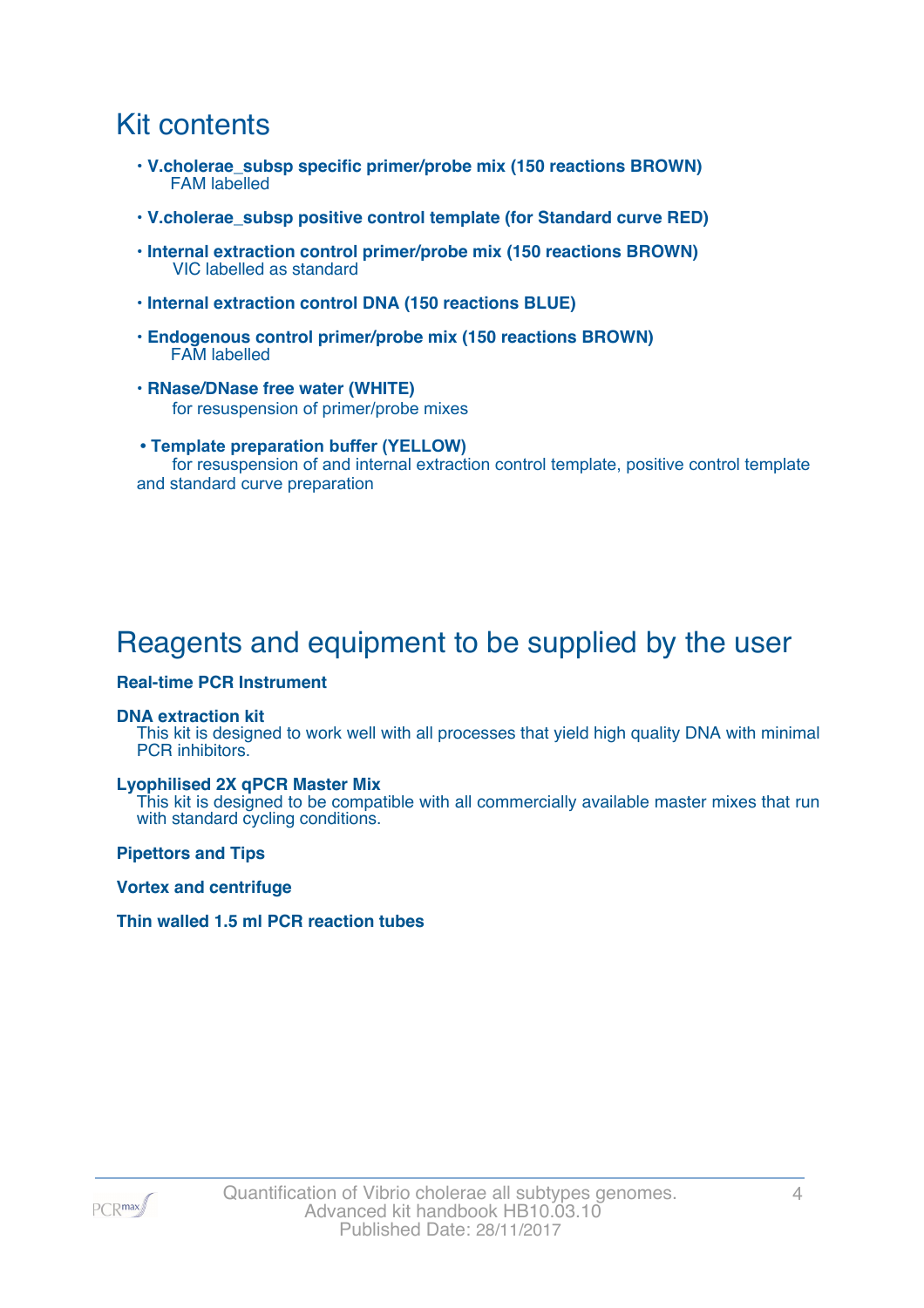### Kit storage and stability

This kit is stable at room temperature but should be stored at -20°C on arrival. Once the lyophilised components have been resuspended they should not be exposed to temperatures above -20ºC for longer than 30 minutes and unnecessary repeated freeze/thawing should be avoided. The kit is stable for six months from the date of resuspension under these circumstances.

If a standard curve dilution series is prepared this can be stored frozen for an extended period. If you see any degradation in this serial dilution a fresh standard curve can be prepared from the positive control.

PCRmax does not recommend using the kit after the expiry date stated on the pack.

### Suitable sample material

All kinds of sample material suited for PCR amplification can be used. Please ensure the samples are suitable in terms of purity, concentration, and DNA integrity (An internal PCR control is supplied to test for non specific PCR inhibitors). Always run at least one negative control with the samples. To prepare a negative-control, replace the template DNA sample with RNase/DNase free water.

### Dynamic range of test

Under optimal PCR conditions PCRmax V.cholerae\_subsp detection kits have very high priming efficiencies of >95% and can detect less than 100 copies of target template.

### Notices and disclaimers

This product is developed, designed and sold for research purposes only. It is not intended for human diagnostic or drug purposes or to be administered to humans unless clearly expressed for that purpose by the Food and Drug Administration in the USA or the appropriate regulatory authorities in the country of use. During the warranty period Master Mix detection kits allow precise and reproducible data recovery combined with excellent sensitivity. For data obtained by violation to the general GLP guidelines and the manufacturer's recommendations the right to claim under guarantee is expired. PCR is a proprietary technology covered by several US and foreign patents. These patents are owned by Roche Molecular Systems Inc. and have been sub-licensed by PE Corporation in certain fields. Depending on your specific application you may need a license from Roche or PE to practice PCR. Additional information on purchasing licenses to practice the PCR process may be obtained by contacting the Director of Licensing at Roche Molecular Systems, 1145 Atlantic Avenue, Alameda, CA 94501 or Applied Biosystems business group of the Applera Corporation, 850 Lincoln Centre Drive, Foster City, CA 94404. In addition, the 5' nuclease assay and other homogeneous amplification methods used in connection with the PCR process may be covered by U. S. Patents 5,210,015 and 5,487,972, owned by Roche Molecular Systems, Inc, and by U.S. Patent 5,538,848, owned by The Perkin-Elmer Corporation.

### **Trademarks**

#### Master Mix™ is a trademark of Cole-Parmer Ltd.

The PCR process is covered by US Patents 4,683,195, and 4,683,202 and foreign equivalents owned by Hoffmann-La Roche AG. BI, ABI PRISM® GeneAmp® and MicroAmp® are registered trademarks of the Applera Genomics (Applied Biosystems Corporation). BIOMEK® is a registered trademark of Beckman Instruments, Inc.; iCycler™ is a registered trademark of Bio-Rad Laboratories, Rotor-Gene is a trademark of Corbett Research. LightCycler™ is a registered trademark of the Idaho Technology Inc. GeneAmp®, TaqMan® and AmpliTaqGold® are registered trademarks of Roche Molecular Systems, Inc., The purchase of the Master Mix reagents cannot be construed as an authorization or implicit license to practice PCR under any patents held by Hoffmann-LaRoche Inc.

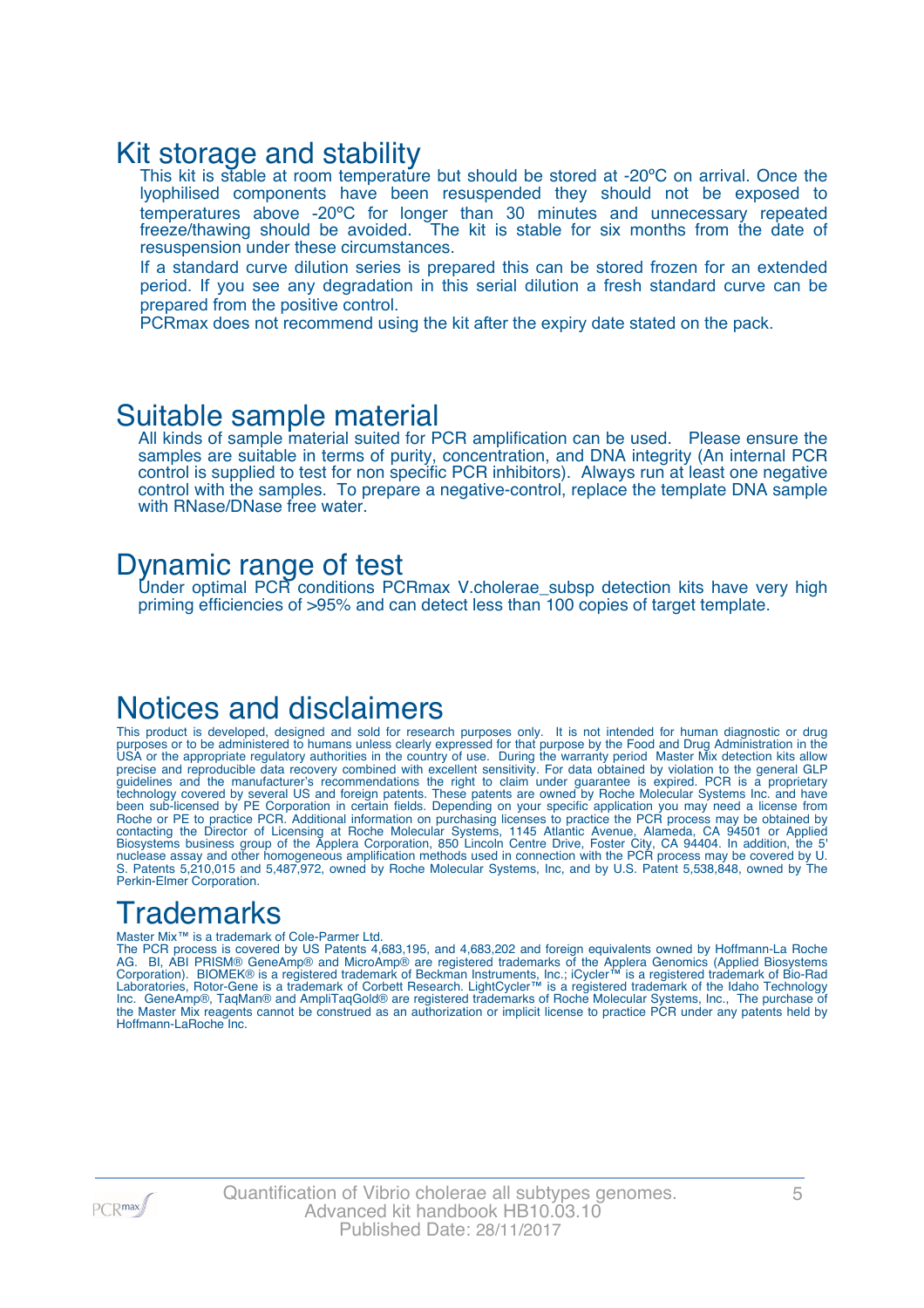## Principles of the test

#### **Real-time PCR**

A V.cholerae\_subsp specific primer and probe mix is provided and this can be detected through the FAM channel.

The primer and probe mix provided exploits the so-called TaqMan® principle. During PCR amplification, forward and reverse primers hybridize to the V.cholerae subsp DNA. A fluorogenic probe is included in the same reaction mixture which consists of a DNA probe labeled with a 5`-dye and a 3`-quencher. During PCR amplification, the probe is cleaved and the reporter dye and quencher are separated. The resulting increase in fluorescence can be detected on a range of real-time PCR platforms.

#### **Positive control**

For copy number determination and as a positive control for the PCR set up, the kit contains a positive control template. This can be used to generate a standard curve of V. cholerae\_subsp copy number / Cq value. Alternatively the positive control can be used at a single dilution where full quantitative analysis of the samples is not required. Each time the kit is used, at least one positive control reaction must be included in the run. A positive result indicates that the primers and probes for detecting the target V.cholerae\_subsp gene worked properly in that particular experimental scenario. If a negative result is obtained the test results are invalid and must be repeated. Care should be taken to ensure that the positive control does not contaminate any other kit component which would lead to false-positive results. This can be achieved by handling this component in a Post PCR environment. Care should also be taken to avoid cross-contamination of other samples when adding the positive control to the run. This can be avoided by sealing all other samples and negative controls before pipetting the positive control into the positive control well.

#### **Negative control**

To validate any positive findings a negative control reaction should be included every time the kit is used. For this reaction the RNase/DNase free water should be used instead of template. A negative result indicates that the reagents have not become contaminated while setting up the run.

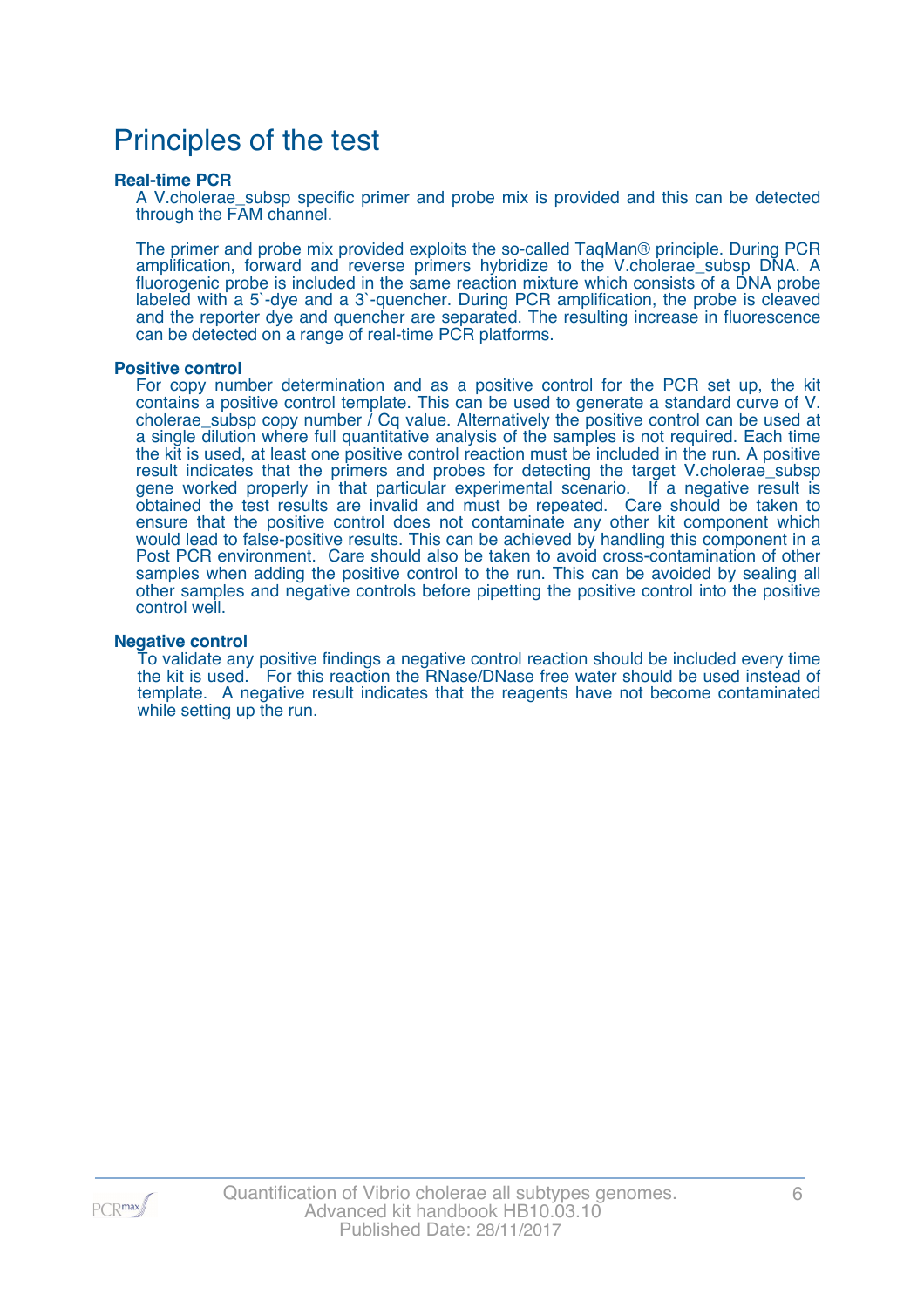#### **Internal DNA extraction control**

When performing DNA extraction, it is often advantageous to have an exogenous source of DNA template that is spiked into the lysis buffer. This control DNA is then co-purified with the sample DNA and can be detected as a positive control for the extraction process. Successful co-purification and real-time PCR for the control DNA also indicates that PCR inhibitors are not present at a high concentration.

A separate primer and probe mix are supplied with this kit to detect the exogenous DNA using real-time PCR. The primers are present at PCR limiting concentrations which allows multiplexing with the target sequence primers. Amplification of the control DNA does not interfere with detection of the V.cholerae\_subsp target DNA even when present at low copy number. The Internal control is detected through the VIC channel and gives a Cq value of 28+/-3.

#### **Endogenous control**

To confirm extraction of a valid biological template, a primer and probe mix is included to detect an endogenous gene. Detection of the endogenous control is through the FAM channel and it is NOT therefore possible to perform a multiplex with the V.cholerae\_subsp primers. A poor endogenous control signal may indicate that the sample did not contain sufficient biological material.

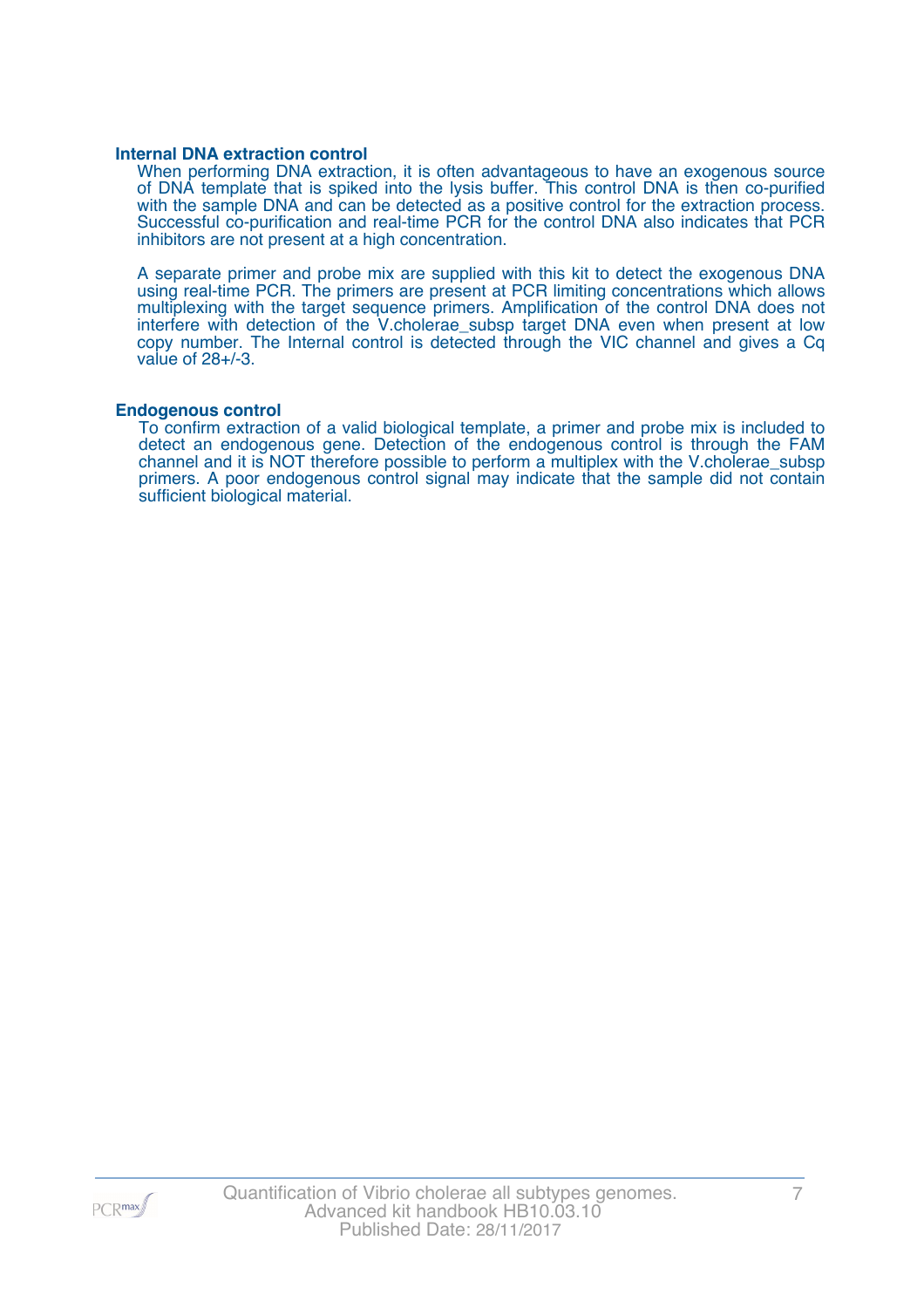### Resuspension Protocol

To minimize the risk of contamination with foreign DNA, we recommend that all pipetting be performed in a PCR clean environment. Ideally this would be a designated PCR lab or PCR cabinet. Filter tips are recommended for all pipetting steps.

- **1. Pulse-spin each tube in a centrifuge before opening.** This will ensure lyophilised primer and probe mix is in the base of the tube and is not spilt upon opening the tube.
- **2. Resuspend the primer/probe mixes in the RNase/DNase free water supplied, according to the table below:**

To ensure complete resuspension, vortex each tube thoroughly.

| Component - resuspend in water                       | Volume   |
|------------------------------------------------------|----------|
| <b>Pre-PCR pack</b>                                  |          |
| V.cholerae_subsp primer/probe mix (BROWN)            | $165$ µl |
| Internal extraction control primer/probe mix (BROWN) | $165$ µl |
| Endogenous control primer/probe mix (BROWN)          | 165 ul   |

**3. Resuspend the internal control template and positive control template in the template preparation buffer supplied, according to the table below:** To ensure complete resuspension, vortex the tube thoroughly.

| Component - resuspend in template preparation buffer |          |  |
|------------------------------------------------------|----------|--|
| <b>Pre-PCR heat-sealed foil</b>                      |          |  |
| Internal extraction control DNA (BLUE)               | $600$ µ  |  |
| <b>Post-PCR heat-sealed foil</b>                     |          |  |
| V.cholerae_subsp Positive Control Template (RED) *   | $500$ µl |  |

\* This component contains high copy number template and is a VERY significant contamination risk. It must be opened and handled in a separate laboratory environment, away from the other components.

### DNA extraction

The internal extraction control DNA can be added either to the DNA lysis/extraction buffer or to the DNA sample once it has been resuspended in lysis buffer.

**DO NOT add the internal extraction control DNA directly to the unprocessed biological sample as this will lead to degradation and a loss in signal.**

- **1. Add 4µl of the Internal extraction control DNA (BLUE) to each sample in DNA lysis/extraction buffer per sample.**
- **2. Complete DNA extraction according to the manufacturers protocols.**

 $PCR$ <sup>max</sup>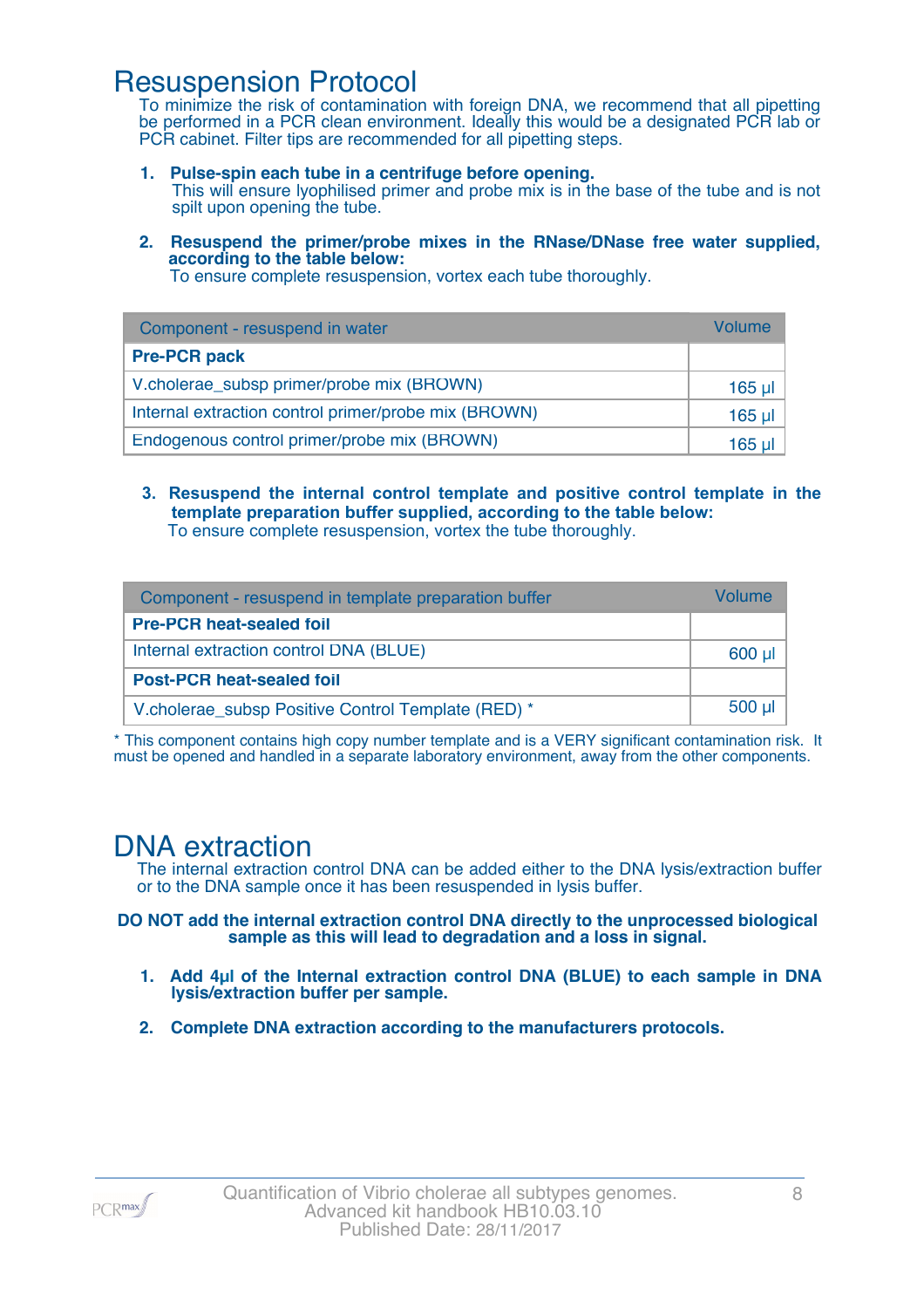## qPCR detection protocol

**1. For each DNA sample prepare a reaction mix according to the table below:** Include sufficient reactions for positive and negative controls.

| Component                                            | Volume          |
|------------------------------------------------------|-----------------|
| Lyophilised 2X qPCR Master Mix                       | 10 <sub>µ</sub> |
| V.cholerae_subsp primer/probe mix (BROWN)            | 1 µl            |
| Internal extraction control primer/probe mix (BROWN) | 1 µl            |
| RNase/DNase free water (WHITE)                       | 3 <sub>µ</sub>  |
| <b>Final Volume</b>                                  | 15 <sub>µ</sub> |

#### **2. For each DNA sample prepare an endogenous control reaction according to the table below (Optional):**

This control reaction will provide crucial information regarding the quality of the biological sample.

| Component                                   | Volume |
|---------------------------------------------|--------|
| Lyophilised 2X qPCR Master Mix              | 10 ul  |
| Endogenous control primer/probe mix (BROWN) | 1 ul   |
| RNase/DNase free water (WHITE)              | 4 ul   |
| <b>Final Volume</b>                         | 15 ul  |

- **3. Pipette 15µl of each mix into individual wells according to your real-time PCR experimental plate set up.**
- **4. Prepare sample DNA templates for each of your samples.**
- **5. Pipette 5µl of DNA template into each well, according to your experimental plate set up.**

For negative control wells use 5µl of RNase/DNase free water. The final volume in each well is 20ul.

**6. If a standard curve is included for quantitative analysis prepare a reaction mix according to the table below:**

| Component                                 | Volume   |
|-------------------------------------------|----------|
| Lyophilised 2X qPCR Master Mix            | $10 \mu$ |
| V.cholerae_subsp primer/probe mix (BROWN) | 1 $\mu$  |
| RNase/DNase free water (WHITE)            | 4 $\mu$  |
| <b>Final Volume</b>                       | 15 $\mu$ |

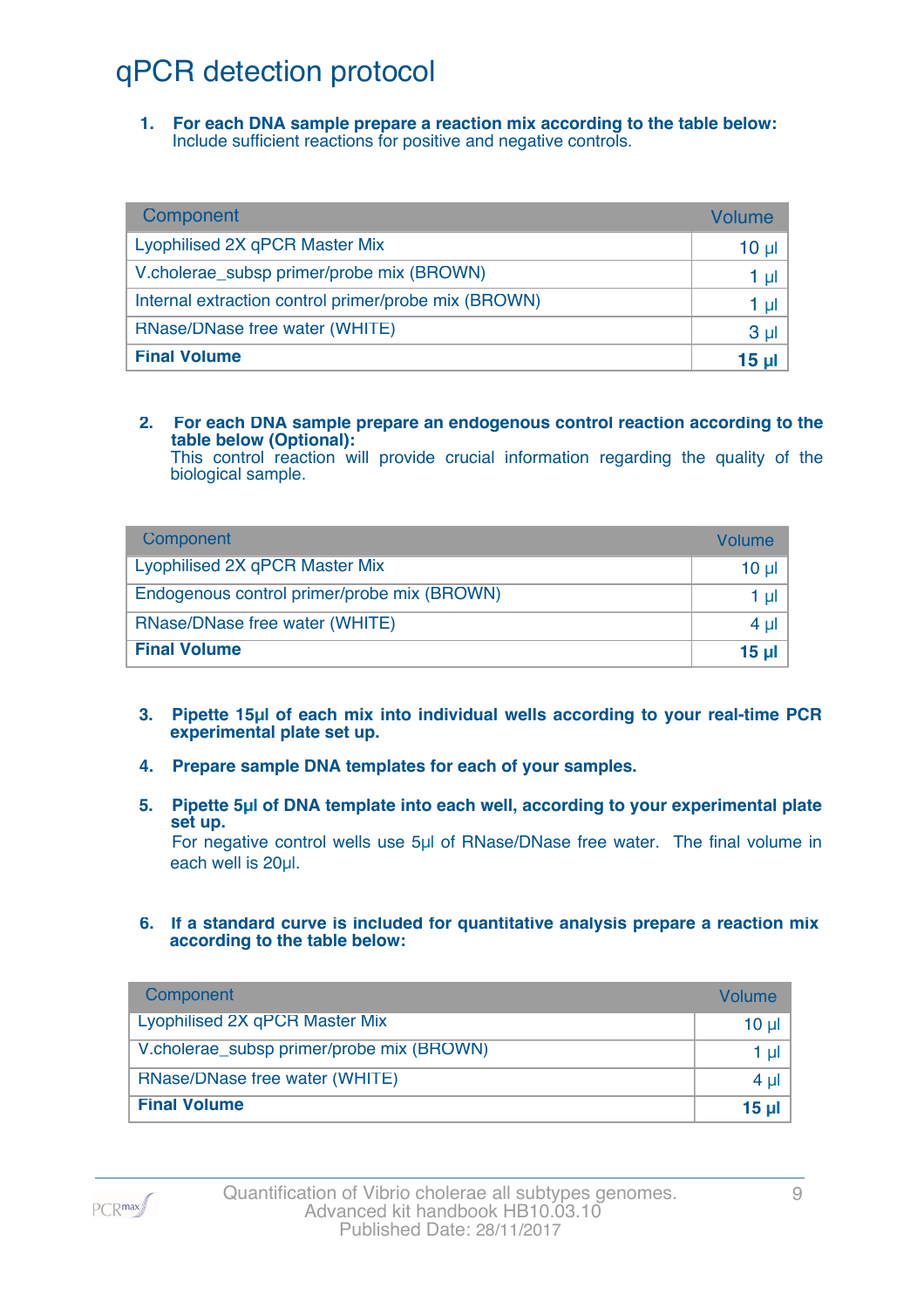#### **7. Preparation of standard curve dilution series.**

- 1) Pipette 90µl of template preparation buffer into 5 tubes and label 2-6
- 2) Pipette 10µl of Positive Control Template (RED) into tube 2
- 3) Vortex thoroughly
- 4) Change pipette tip and pipette 10µl from tube 2 into tube 3
- 5) Vortex thoroughly

Repeat steps 4 and 5 to complete the dilution series

| <b>Standard Curve</b>         | <b>Copy Number</b>     |
|-------------------------------|------------------------|
| Tube 1 Positive control (RED) | $2 \times 10^5$ per µl |
| Tube 2                        | $2 \times 10^4$ per µl |
| Tube 3                        | $2 \times 10^3$ per µl |
| Tube 4                        | $2 \times 10^2$ per µl |
| Tube 5                        | 20 per µl              |
| Tube 6                        | 2 per µl               |

**8. Pipette 5µl of standard template into each well for the standard curve according to your experimental plate set up.** The final volume in each well is 20µl.

## qPCR amplification protocol

Amplification conditions using Lyophilised 2X qPCR Master Mix.

|             | <b>Step</b>              | <b>Time</b>     | <b>Temp</b> |
|-------------|--------------------------|-----------------|-------------|
|             | Enzyme activation        | 2 min           | 95 °C       |
| Cycling x50 | <b>Denaturation</b>      | 10 <sub>s</sub> | 95 °C       |
|             | <b>DATA COLLECTION *</b> | 60 <sub>s</sub> | 60 °C       |

\* Fluorogenic data should be collected during this step through the FAM and VIC channels

PCR<sub>max</sub>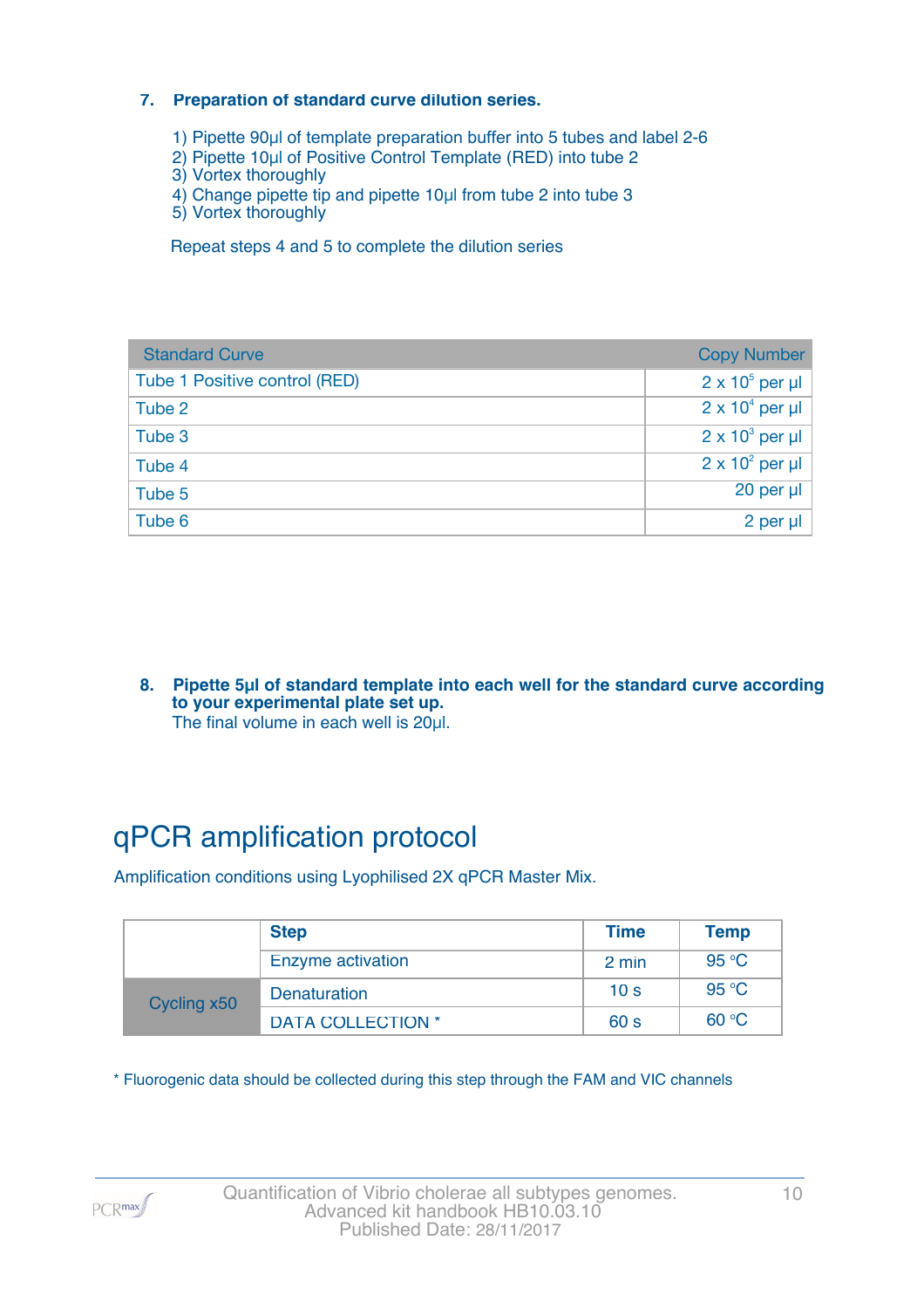## Interpretation of Results

| <b>Target</b><br>(FAM) | <b>Internal</b><br>control<br>(NIC) | <b>Positive</b><br>control | <b>Negative</b><br>control | Interpretation                                                                                                  |
|------------------------|-------------------------------------|----------------------------|----------------------------|-----------------------------------------------------------------------------------------------------------------|
| $\leq 30$              | $+ 1 -$                             | ÷                          |                            | <b>POSITIVE QUANTITATIVE RESULT</b><br>calculate copy number                                                    |
| > 30                   | ÷                                   | ÷                          |                            | <b>POSITIVE QUANTITATIVE RESULT</b><br>calculate copy number                                                    |
| > 30                   |                                     | ÷                          |                            | <b>POSITIVE QUALITATIVE RESULT</b><br>do not report copy number as this<br>may be due to poor sample extraction |
|                        | ÷                                   | ÷                          |                            | <b>NEGATIVE RESULT</b>                                                                                          |
| $+ 1 -$                | $+ 1 -$                             | ÷                          | $\leq 35$                  | <b>EXPERIMENT FAILED</b><br>due to test contamination                                                           |
| $+ 1 -$                | $+ 1 -$                             | ÷                          | > 35                       | $\star$                                                                                                         |
|                        |                                     | ÷                          |                            | <b>SAMPLE PREPARATION FAILED</b>                                                                                |
|                        |                                     |                            |                            | <b>EXPERIMENT FAILED</b>                                                                                        |

Positive control template (RED) is expected to amplify between Cq 16 and 23. Failure to satisfy this quality control criterion is a strong indication that the experiment has been compromised.

\*Where the test sample is positive and the negative control is positive with a  $Cq > 35$ , the sample must be reinterpreted based on the relative signal strength of the two results:



If the sample amplifies  $>$  5 Cq earlier than the negative control then the sample should be reinterpreted (via the table above) with the negative control verified as negative.



If the sample amplifies < 5 Cq earlier than the negative control then the positive sample result is invalidated and the result should be determined inconclusive due to test contamination. The test for this sample should be repeated.